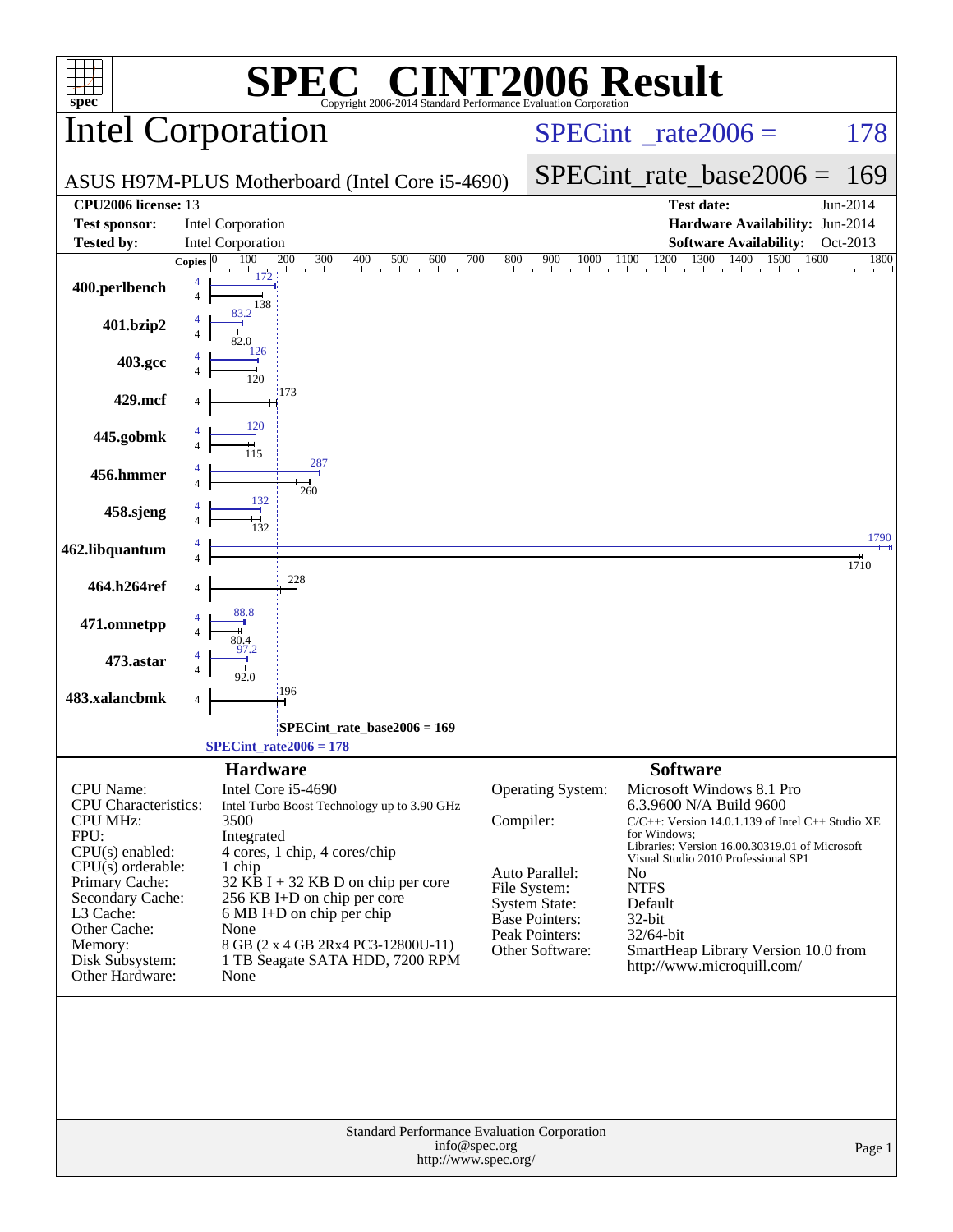

# Intel Corporation

SPECint rate $2006 = 178$ 

ASUS H97M-PLUS Motherboard (Intel Core i5-4690)

[SPECint\\_rate\\_base2006 =](http://www.spec.org/auto/cpu2006/Docs/result-fields.html#SPECintratebase2006) 169

**[CPU2006 license:](http://www.spec.org/auto/cpu2006/Docs/result-fields.html#CPU2006license)** 13 **[Test date:](http://www.spec.org/auto/cpu2006/Docs/result-fields.html#Testdate)** Jun-2014 **[Test sponsor:](http://www.spec.org/auto/cpu2006/Docs/result-fields.html#Testsponsor)** Intel Corporation **[Hardware Availability:](http://www.spec.org/auto/cpu2006/Docs/result-fields.html#HardwareAvailability)** Jun-2014 **[Tested by:](http://www.spec.org/auto/cpu2006/Docs/result-fields.html#Testedby)** Intel Corporation **[Software Availability:](http://www.spec.org/auto/cpu2006/Docs/result-fields.html#SoftwareAvailability)** Oct-2013

#### **[Results Table](http://www.spec.org/auto/cpu2006/Docs/result-fields.html#ResultsTable)**

|               |      |                | <b>Base</b>    |                      |                |                      |               |                      |              | <b>Peak</b>    |                      |                |                      |
|---------------|------|----------------|----------------|----------------------|----------------|----------------------|---------------|----------------------|--------------|----------------|----------------------|----------------|----------------------|
| <b>Copies</b> |      | <b>Ratio</b>   | <b>Seconds</b> | Ratio                | <b>Seconds</b> | Ratio                | <b>Copies</b> | <b>Seconds</b>       | <b>Ratio</b> | <b>Seconds</b> | <b>Ratio</b>         | <b>Seconds</b> | <b>Ratio</b>         |
|               | 283  | 138            | 329            | 119                  | 283            | 138                  |               | 230                  | 170          | <u>227</u>     | <u>172</u>           | 226            | 173                  |
|               | 470  |                | 540            |                      | 462            |                      |               | 465                  |              | 467            |                      | 458            | 84.4                 |
|               | 269  | 120            | 271            | 119                  | 266            | 121                  |               | 257                  | 125          | 254            | 127                  | 256            | <u>126</u>           |
|               | 209  | 175            | 233            | 156                  | 211            | 173                  |               | 209                  | 175          | 233            | 156                  | 211            | <u>173</u>           |
|               | 420  | 100            | 366            | 115                  | 362            | 116                  |               | 351                  | 120          | 351            | 120                  | <b>351</b>     | 120                  |
|               | 165  | 227            | 144            | 260                  | 142            | 263                  |               | 130                  | 287          | 130            | 287                  | 129            | 290                  |
|               | 448  | 108            | 365            | 132                  | 365            | 133                  |               | 363                  | 133          | 367            | 132                  | 367            | <b>132</b>           |
|               | 57.5 | 1440           | 48.2           | 1720                 | 48.4           | 1710                 |               | 46.3                 | 1790         | 46.1           | 1800                 | 47.0           | 1760                 |
|               | 479  | 185            | 388            | 228                  | 387            | 229                  | 4             | 479                  | 185          | 388            | 228                  | 387            | 229                  |
|               | 337  |                | 311            |                      | 307            |                      |               | 282                  |              | 288            |                      | 275            | 90.8                 |
|               | 339  |                | 306            |                      | 302            |                      |               | 290                  |              | 289            |                      | 287            | 98.0                 |
|               | 157  | 176            | 140            | 196                  | 140            | 198                  |               | 157                  | 176          | 140            | <u>196</u>           | 140            | 198                  |
|               |      | <b>Seconds</b> |                | 82.0<br>74.4<br>82.8 |                | 71.6<br>80.4<br>92.0 |               | 83.6<br>81.6<br>93.2 |              |                | 83.2<br>88.8<br>96.8 |                | 82.8<br>86.8<br>97.2 |

Results appear in the [order in which they were run.](http://www.spec.org/auto/cpu2006/Docs/result-fields.html#RunOrder) Bold underlined text [indicates a median measurement.](http://www.spec.org/auto/cpu2006/Docs/result-fields.html#Median)

#### **[Compiler Invocation Notes](http://www.spec.org/auto/cpu2006/Docs/result-fields.html#CompilerInvocationNotes)**

 To compile these binaries, the Intel Compiler 14.0 was set up to generate 32-bit binaries with the command: "ipsxe-comp-vars.bat ia32 vs2010" (shortcut provided in the Intel(r) Parallel Studio XE 2013 program folder)

#### **[Submit Notes](http://www.spec.org/auto/cpu2006/Docs/result-fields.html#SubmitNotes)**

 Processes were bound to specific processors using the start command with the /affinity switch. The config file option 'submit' was used to generate the affinity mask for each process.

#### **[Platform Notes](http://www.spec.org/auto/cpu2006/Docs/result-fields.html#PlatformNotes)**

 Sysinfo program C:\SPEC14.0/Docs/sysinfo \$Rev: 6775 \$ \$Date:: 2011-08-16 #\$ \8787f7622badcf24e01c368b1db4377c running on Clt10C37B4DED56 Sat Jun 28 01:34:41 2014

 This section contains SUT (System Under Test) info as seen by some common utilities. To remove or add to this section, see: <http://www.spec.org/cpu2006/Docs/config.html#sysinfo>

 Trying 'systeminfo' OS Name : Microsoft Windows 8.1 Pro<br>OS Version : 6.3.9600 N/A Build 9600 : 6.3.9600 N/A Build 9600 System Manufacturer: ASUS System Model : All Series Processor(s) : 1 Processor(s) Installed. Continued on next page

> Standard Performance Evaluation Corporation [info@spec.org](mailto:info@spec.org) <http://www.spec.org/>

Page 2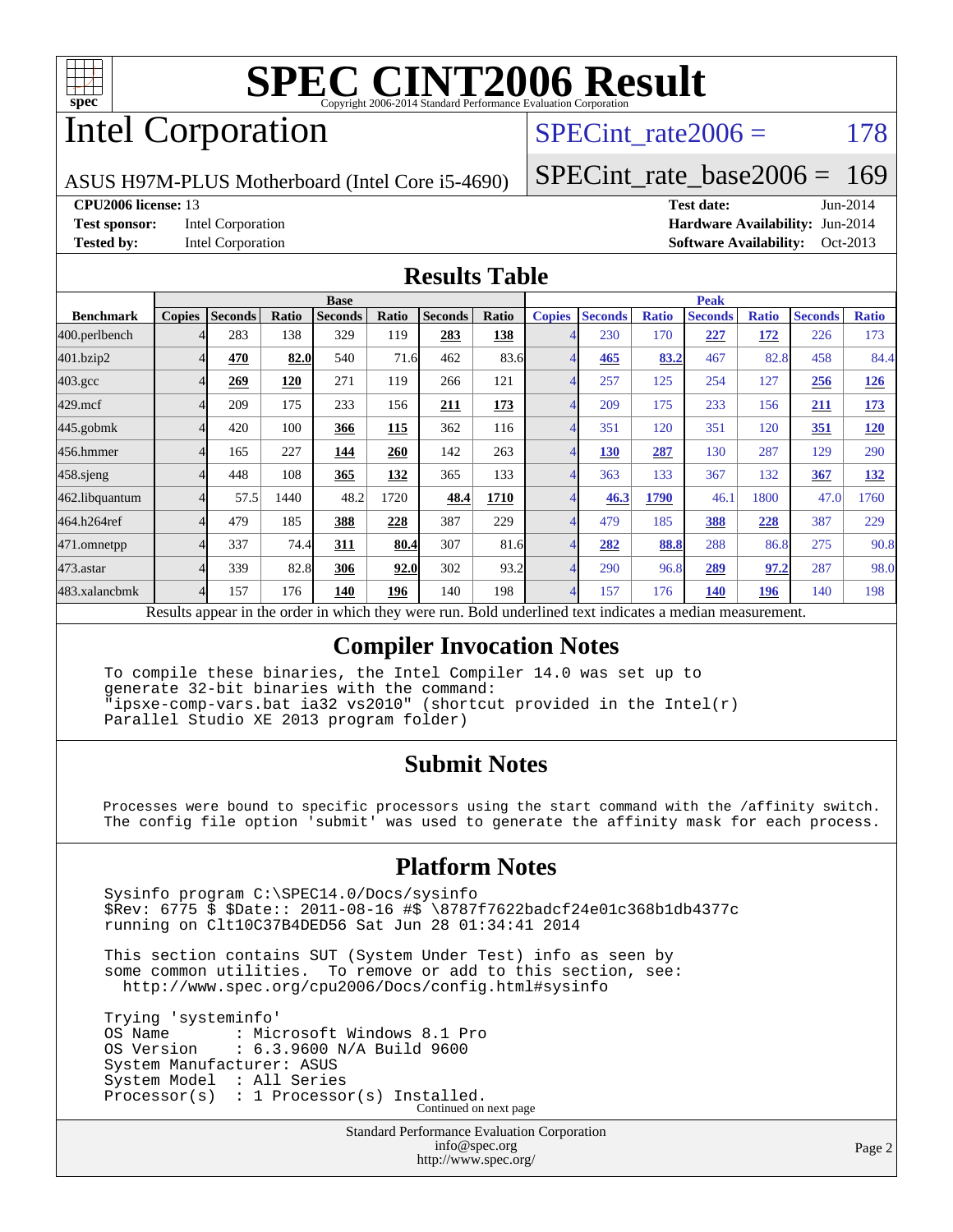

# Intel Corporation

SPECint rate $2006 = 178$ 

ASUS H97M-PLUS Motherboard (Intel Core i5-4690)

[SPECint\\_rate\\_base2006 =](http://www.spec.org/auto/cpu2006/Docs/result-fields.html#SPECintratebase2006) 169

**[Test sponsor:](http://www.spec.org/auto/cpu2006/Docs/result-fields.html#Testsponsor)** Intel Corporation **[Hardware Availability:](http://www.spec.org/auto/cpu2006/Docs/result-fields.html#HardwareAvailability)** Jun-2014

**[CPU2006 license:](http://www.spec.org/auto/cpu2006/Docs/result-fields.html#CPU2006license)** 13 **[Test date:](http://www.spec.org/auto/cpu2006/Docs/result-fields.html#Testdate)** Jun-2014 **[Tested by:](http://www.spec.org/auto/cpu2006/Docs/result-fields.html#Testedby)** Intel Corporation **[Software Availability:](http://www.spec.org/auto/cpu2006/Docs/result-fields.html#SoftwareAvailability)** Oct-2013

#### **[Platform Notes \(Continued\)](http://www.spec.org/auto/cpu2006/Docs/result-fields.html#PlatformNotes)**

 [01]: Intel64 Family 6 Model 60 Stepping 3 GenuineIntel ~3501 Mhz BIOS Version : American Megatrends Inc. 2001, 6/13/2014 Total Physical Memory: 8,005 MB

 Trying 'wmic cpu get /value' DeviceID L2CacheSize : 1024 L3CacheSize : 6144 MaxClockSpeed : 3501 Name : Intel(R) Core(TM) i5-4690 CPU @ 3.50GHz NumberOfCores : 4 NumberOfLogicalProcessors: 4

(End of data from sysinfo program)

#### **[Component Notes](http://www.spec.org/auto/cpu2006/Docs/result-fields.html#ComponentNotes)**

 Tested systems can be used with Shin-G ATX case, PC Power and Cooling 1200W power supply

#### **[General Notes](http://www.spec.org/auto/cpu2006/Docs/result-fields.html#GeneralNotes)**

 Binaries compiled on a system with 1x Intel Core i7-860 CPU + 8GB memory using Windows 7 Enterprise 64-bit

#### **[Base Compiler Invocation](http://www.spec.org/auto/cpu2006/Docs/result-fields.html#BaseCompilerInvocation)**

[C benchmarks](http://www.spec.org/auto/cpu2006/Docs/result-fields.html#Cbenchmarks):

[icl -Qvc10](http://www.spec.org/cpu2006/results/res2014q3/cpu2006-20140715-30476.flags.html#user_CCbase_intel_icc_vc10_9607f3ecbcdf68042245f068e51b40c1) [-Qstd=c99](http://www.spec.org/cpu2006/results/res2014q3/cpu2006-20140715-30476.flags.html#user_CCbase_intel_compiler_c99_mode_1a3d110e3041b3ad4466830521bdad2a)

[C++ benchmarks:](http://www.spec.org/auto/cpu2006/Docs/result-fields.html#CXXbenchmarks) [icl -Qvc10](http://www.spec.org/cpu2006/results/res2014q3/cpu2006-20140715-30476.flags.html#user_CXXbase_intel_icc_vc10_9607f3ecbcdf68042245f068e51b40c1)

#### **[Base Portability Flags](http://www.spec.org/auto/cpu2006/Docs/result-fields.html#BasePortabilityFlags)**

 403.gcc: [-DSPEC\\_CPU\\_WIN32](http://www.spec.org/cpu2006/results/res2014q3/cpu2006-20140715-30476.flags.html#b403.gcc_baseCPORTABILITY_DSPEC_CPU_WIN32) 464.h264ref: [-DWIN32](http://www.spec.org/cpu2006/results/res2014q3/cpu2006-20140715-30476.flags.html#b464.h264ref_baseCPORTABILITY_DWIN32) [-DSPEC\\_CPU\\_NO\\_INTTYPES](http://www.spec.org/cpu2006/results/res2014q3/cpu2006-20140715-30476.flags.html#b464.h264ref_baseCPORTABILITY_DSPEC_CPU_NO_INTTYPES) 483.xalancbmk: [-Qoption,cpp,--no\\_wchar\\_t\\_keyword](http://www.spec.org/cpu2006/results/res2014q3/cpu2006-20140715-30476.flags.html#user_baseCXXPORTABILITY483_xalancbmk_f-no_wchar_t_keyword_ec0ad4495a16b4e858bfcb29d949d25d)

#### **[Base Optimization Flags](http://www.spec.org/auto/cpu2006/Docs/result-fields.html#BaseOptimizationFlags)**

[C benchmarks](http://www.spec.org/auto/cpu2006/Docs/result-fields.html#Cbenchmarks):

[-QxCORE-AVX2](http://www.spec.org/cpu2006/results/res2014q3/cpu2006-20140715-30476.flags.html#user_CCbase_f-QxAVX2_f98716b5f9e905f99c943c56f21bf430) [-Qipo](http://www.spec.org/cpu2006/results/res2014q3/cpu2006-20140715-30476.flags.html#user_CCbase_f-Qipo) [-O3](http://www.spec.org/cpu2006/results/res2014q3/cpu2006-20140715-30476.flags.html#user_CCbase_f-O3) [-Qprec-div-](http://www.spec.org/cpu2006/results/res2014q3/cpu2006-20140715-30476.flags.html#user_CCbase_f-Qprec-div-) [-Qopt-prefetch](http://www.spec.org/cpu2006/results/res2014q3/cpu2006-20140715-30476.flags.html#user_CCbase_f-Qprefetch_37c211608666b9dff9380561f602f0a8) [/F512000000](http://www.spec.org/cpu2006/results/res2014q3/cpu2006-20140715-30476.flags.html#user_CCbase_set_stack_space_98438a10eb60aa5f35f4c79d9b9b27b1)

Continued on next page

Standard Performance Evaluation Corporation [info@spec.org](mailto:info@spec.org) <http://www.spec.org/>

Page 3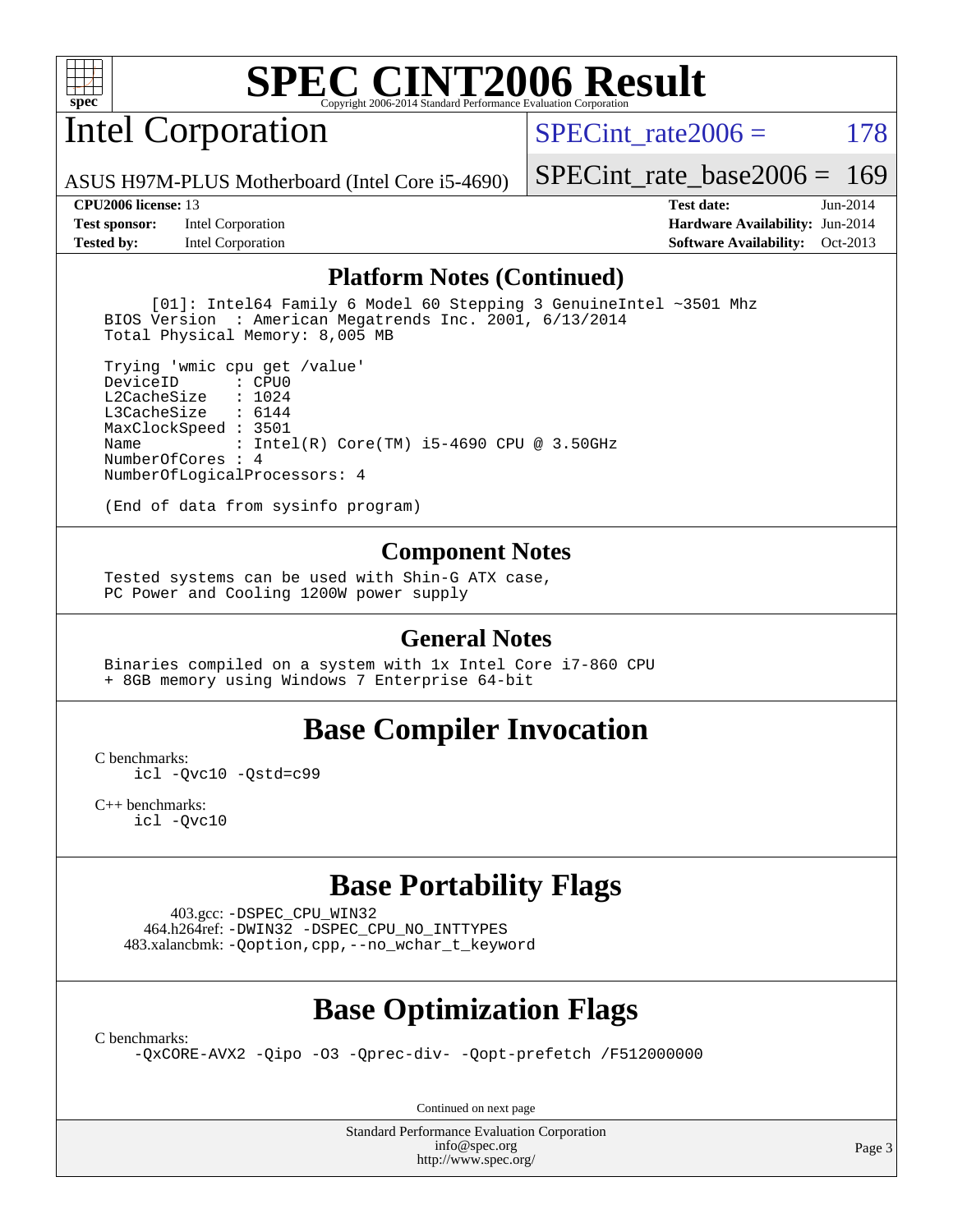

Intel Corporation

SPECint rate $2006 = 178$ 

ASUS H97M-PLUS Motherboard (Intel Core i5-4690)

[SPECint\\_rate\\_base2006 =](http://www.spec.org/auto/cpu2006/Docs/result-fields.html#SPECintratebase2006) 169

**[Test sponsor:](http://www.spec.org/auto/cpu2006/Docs/result-fields.html#Testsponsor)** Intel Corporation **[Hardware Availability:](http://www.spec.org/auto/cpu2006/Docs/result-fields.html#HardwareAvailability)** Jun-2014

**[CPU2006 license:](http://www.spec.org/auto/cpu2006/Docs/result-fields.html#CPU2006license)** 13 **[Test date:](http://www.spec.org/auto/cpu2006/Docs/result-fields.html#Testdate)** Jun-2014 **[Tested by:](http://www.spec.org/auto/cpu2006/Docs/result-fields.html#Testedby)** Intel Corporation **[Software Availability:](http://www.spec.org/auto/cpu2006/Docs/result-fields.html#SoftwareAvailability)** Oct-2013

## **[Base Optimization Flags \(Continued\)](http://www.spec.org/auto/cpu2006/Docs/result-fields.html#BaseOptimizationFlags)**

[C++ benchmarks:](http://www.spec.org/auto/cpu2006/Docs/result-fields.html#CXXbenchmarks)

[-QxCORE-AVX2](http://www.spec.org/cpu2006/results/res2014q3/cpu2006-20140715-30476.flags.html#user_CXXbase_f-QxAVX2_f98716b5f9e905f99c943c56f21bf430) [-Qipo](http://www.spec.org/cpu2006/results/res2014q3/cpu2006-20140715-30476.flags.html#user_CXXbase_f-Qipo) [-O3](http://www.spec.org/cpu2006/results/res2014q3/cpu2006-20140715-30476.flags.html#user_CXXbase_f-O3) [-Qprec-div-](http://www.spec.org/cpu2006/results/res2014q3/cpu2006-20140715-30476.flags.html#user_CXXbase_f-Qprec-div-) [-Qopt-prefetch](http://www.spec.org/cpu2006/results/res2014q3/cpu2006-20140715-30476.flags.html#user_CXXbase_f-Qprefetch_37c211608666b9dff9380561f602f0a8) [-Qcxx-features](http://www.spec.org/cpu2006/results/res2014q3/cpu2006-20140715-30476.flags.html#user_CXXbase_f-Qcxx_features_dbf36c8a6dba956e22f1645e4dcd4d98) [/F512000000](http://www.spec.org/cpu2006/results/res2014q3/cpu2006-20140715-30476.flags.html#user_CXXbase_set_stack_space_98438a10eb60aa5f35f4c79d9b9b27b1) [shlW32M.lib](http://www.spec.org/cpu2006/results/res2014q3/cpu2006-20140715-30476.flags.html#user_CXXbase_SmartHeap32_d106338dfda1a055705c9b519e07f096)

### **[Base Other Flags](http://www.spec.org/auto/cpu2006/Docs/result-fields.html#BaseOtherFlags)**

[C benchmarks](http://www.spec.org/auto/cpu2006/Docs/result-fields.html#Cbenchmarks):

403.gcc: [-Dalloca=\\_alloca](http://www.spec.org/cpu2006/results/res2014q3/cpu2006-20140715-30476.flags.html#b403.gcc_baseEXTRA_CFLAGS_Dalloca_be3056838c12de2578596ca5467af7f3)

### **[Peak Compiler Invocation](http://www.spec.org/auto/cpu2006/Docs/result-fields.html#PeakCompilerInvocation)**

[C benchmarks \(except as noted below\)](http://www.spec.org/auto/cpu2006/Docs/result-fields.html#Cbenchmarksexceptasnotedbelow):

[icl -Qvc10](http://www.spec.org/cpu2006/results/res2014q3/cpu2006-20140715-30476.flags.html#user_CCpeak_intel_icc_vc10_9607f3ecbcdf68042245f068e51b40c1) [-Qstd=c99](http://www.spec.org/cpu2006/results/res2014q3/cpu2006-20140715-30476.flags.html#user_CCpeak_intel_compiler_c99_mode_1a3d110e3041b3ad4466830521bdad2a)

456.hmmer: [C:\Program Files \(x86\)\Intel\Composer XE 2013 SP1/bin/intel64/icl.exe](http://www.spec.org/cpu2006/results/res2014q3/cpu2006-20140715-30476.flags.html#user_peakCCLD456_hmmer_intel_icc_64bit_f549ed431576093dccb075b890b96ee2)

458.sjeng: [C:\Program Files \(x86\)\Intel\Composer XE 2013 SP1/bin/intel64/icl.exe](http://www.spec.org/cpu2006/results/res2014q3/cpu2006-20140715-30476.flags.html#user_peakCCLD458_sjeng_intel_icc_64bit_f549ed431576093dccb075b890b96ee2)

 462.libquantum: [C:\Program Files \(x86\)\Intel\Composer XE 2013 SP1/bin/intel64/icl.exe](http://www.spec.org/cpu2006/results/res2014q3/cpu2006-20140715-30476.flags.html#user_peakCCLD462_libquantum_intel_icc_64bit_f549ed431576093dccb075b890b96ee2) [-Qstd=c99](http://www.spec.org/cpu2006/results/res2014q3/cpu2006-20140715-30476.flags.html#user_peakCCLD462_libquantum_intel_compiler_c99_mode_1a3d110e3041b3ad4466830521bdad2a)

[C++ benchmarks \(except as noted below\):](http://www.spec.org/auto/cpu2006/Docs/result-fields.html#CXXbenchmarksexceptasnotedbelow) [icl -Qvc10](http://www.spec.org/cpu2006/results/res2014q3/cpu2006-20140715-30476.flags.html#user_CXXpeak_intel_icc_vc10_9607f3ecbcdf68042245f068e51b40c1)

473.astar: [C:\Program Files \(x86\)\Intel\Composer XE 2013 SP1/bin/intel64/icl.exe](http://www.spec.org/cpu2006/results/res2014q3/cpu2006-20140715-30476.flags.html#user_peakCXXLD473_astar_intel_icc_64bit_f549ed431576093dccb075b890b96ee2)

#### **[Peak Portability Flags](http://www.spec.org/auto/cpu2006/Docs/result-fields.html#PeakPortabilityFlags)**

 403.gcc: [-DSPEC\\_CPU\\_WIN32](http://www.spec.org/cpu2006/results/res2014q3/cpu2006-20140715-30476.flags.html#b403.gcc_peakCPORTABILITY_DSPEC_CPU_WIN32) 456.hmmer: [-DSPEC\\_CPU\\_P64](http://www.spec.org/cpu2006/results/res2014q3/cpu2006-20140715-30476.flags.html#suite_peakPORTABILITY456_hmmer_DSPEC_CPU_P64) 458.sjeng: [-DSPEC\\_CPU\\_P64](http://www.spec.org/cpu2006/results/res2014q3/cpu2006-20140715-30476.flags.html#suite_peakPORTABILITY458_sjeng_DSPEC_CPU_P64) 462.libquantum: [-DSPEC\\_CPU\\_P64](http://www.spec.org/cpu2006/results/res2014q3/cpu2006-20140715-30476.flags.html#suite_peakPORTABILITY462_libquantum_DSPEC_CPU_P64) 464.h264ref: [-DWIN32](http://www.spec.org/cpu2006/results/res2014q3/cpu2006-20140715-30476.flags.html#b464.h264ref_peakCPORTABILITY_DWIN32) [-DSPEC\\_CPU\\_NO\\_INTTYPES](http://www.spec.org/cpu2006/results/res2014q3/cpu2006-20140715-30476.flags.html#b464.h264ref_peakCPORTABILITY_DSPEC_CPU_NO_INTTYPES) 473.astar: [-DSPEC\\_CPU\\_P64](http://www.spec.org/cpu2006/results/res2014q3/cpu2006-20140715-30476.flags.html#suite_peakPORTABILITY473_astar_DSPEC_CPU_P64) 483.xalancbmk: [-Qoption,cpp,--no\\_wchar\\_t\\_keyword](http://www.spec.org/cpu2006/results/res2014q3/cpu2006-20140715-30476.flags.html#user_peakCXXPORTABILITY483_xalancbmk_f-no_wchar_t_keyword_ec0ad4495a16b4e858bfcb29d949d25d)

### **[Peak Optimization Flags](http://www.spec.org/auto/cpu2006/Docs/result-fields.html#PeakOptimizationFlags)**

[C benchmarks](http://www.spec.org/auto/cpu2006/Docs/result-fields.html#Cbenchmarks):

Continued on next page

Standard Performance Evaluation Corporation [info@spec.org](mailto:info@spec.org) <http://www.spec.org/>

Page 4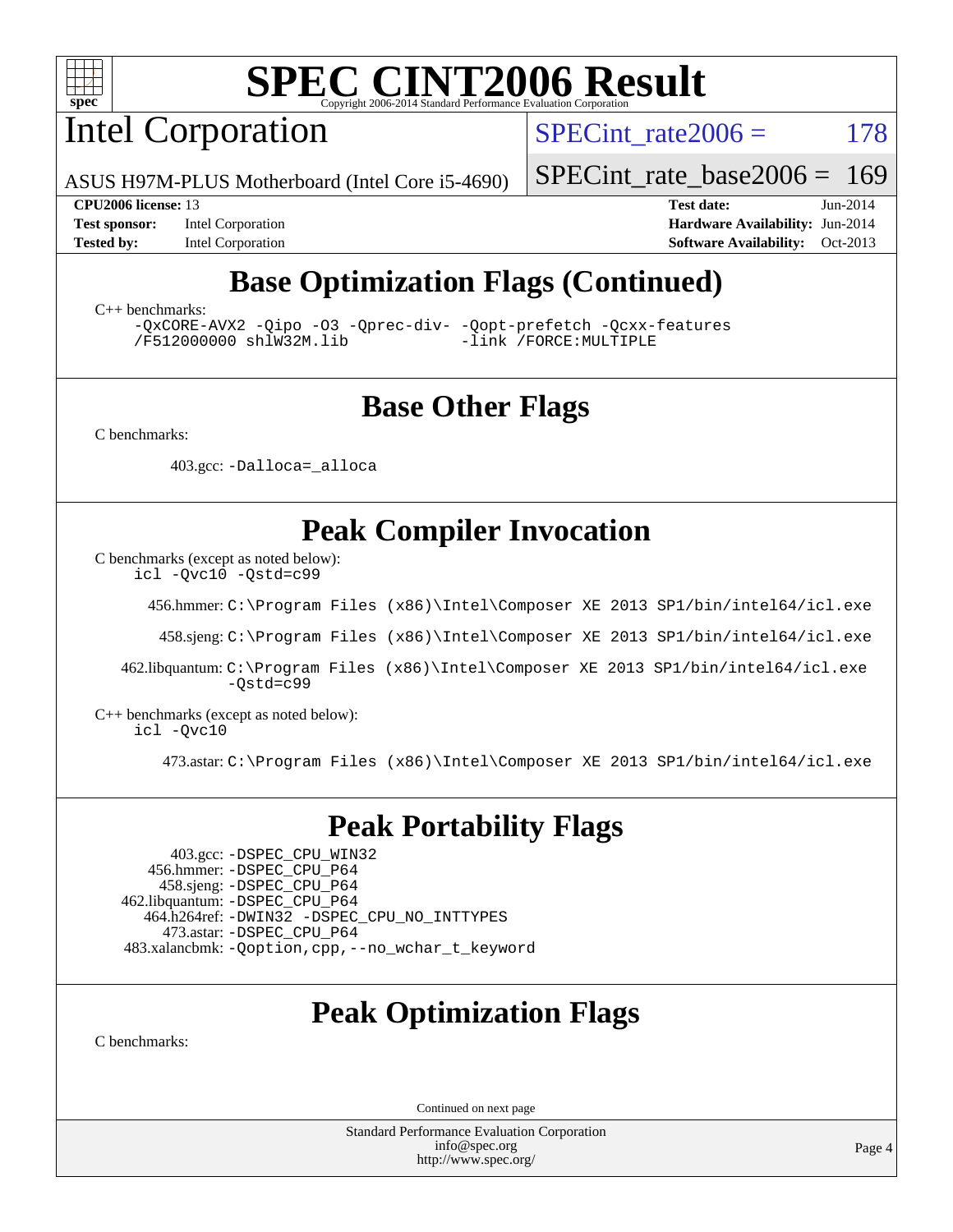

Intel Corporation

SPECint rate $2006 = 178$ 

ASUS H97M-PLUS Motherboard (Intel Core i5-4690)

[SPECint\\_rate\\_base2006 =](http://www.spec.org/auto/cpu2006/Docs/result-fields.html#SPECintratebase2006) 169

**[Tested by:](http://www.spec.org/auto/cpu2006/Docs/result-fields.html#Testedby)** Intel Corporation **[Software Availability:](http://www.spec.org/auto/cpu2006/Docs/result-fields.html#SoftwareAvailability)** Oct-2013

**[CPU2006 license:](http://www.spec.org/auto/cpu2006/Docs/result-fields.html#CPU2006license)** 13 **[Test date:](http://www.spec.org/auto/cpu2006/Docs/result-fields.html#Testdate)** Jun-2014 **[Test sponsor:](http://www.spec.org/auto/cpu2006/Docs/result-fields.html#Testsponsor)** Intel Corporation **[Hardware Availability:](http://www.spec.org/auto/cpu2006/Docs/result-fields.html#HardwareAvailability)** Jun-2014

## **[Peak Optimization Flags \(Continued\)](http://www.spec.org/auto/cpu2006/Docs/result-fields.html#PeakOptimizationFlags)**

 400.perlbench: [-QxCORE-AVX2](http://www.spec.org/cpu2006/results/res2014q3/cpu2006-20140715-30476.flags.html#user_peakPASS2_CFLAGSPASS2_LDFLAGS400_perlbench_f-QxAVX2_f98716b5f9e905f99c943c56f21bf430)(pass 2) [-Qprof\\_gen](http://www.spec.org/cpu2006/results/res2014q3/cpu2006-20140715-30476.flags.html#user_peakPASS1_CFLAGSPASS1_LDFLAGS400_perlbench_Qprof_gen)(pass 1) [-Qprof\\_use](http://www.spec.org/cpu2006/results/res2014q3/cpu2006-20140715-30476.flags.html#user_peakPASS2_CFLAGSPASS2_LDFLAGS400_perlbench_Qprof_use)(pass 2) [-Qipo](http://www.spec.org/cpu2006/results/res2014q3/cpu2006-20140715-30476.flags.html#user_peakOPTIMIZE400_perlbench_f-Qipo) [-O3](http://www.spec.org/cpu2006/results/res2014q3/cpu2006-20140715-30476.flags.html#user_peakOPTIMIZE400_perlbench_f-O3) [-Qprec-div-](http://www.spec.org/cpu2006/results/res2014q3/cpu2006-20140715-30476.flags.html#user_peakOPTIMIZE400_perlbench_f-Qprec-div-) [-Qansi-alias](http://www.spec.org/cpu2006/results/res2014q3/cpu2006-20140715-30476.flags.html#user_peakOPTIMIZE400_perlbench_f-Qansi-alias) [-Qopt-prefetch](http://www.spec.org/cpu2006/results/res2014q3/cpu2006-20140715-30476.flags.html#user_peakOPTIMIZE400_perlbench_f-Qprefetch_37c211608666b9dff9380561f602f0a8) [/F512000000](http://www.spec.org/cpu2006/results/res2014q3/cpu2006-20140715-30476.flags.html#user_peakEXTRA_LDFLAGS400_perlbench_set_stack_space_98438a10eb60aa5f35f4c79d9b9b27b1) [shlW32M.lib](http://www.spec.org/cpu2006/results/res2014q3/cpu2006-20140715-30476.flags.html#user_peakEXTRA_LIBS400_perlbench_SmartHeap32_d106338dfda1a055705c9b519e07f096) 401.bzip2: [-QxCORE-AVX2](http://www.spec.org/cpu2006/results/res2014q3/cpu2006-20140715-30476.flags.html#user_peakPASS2_CFLAGSPASS2_LDFLAGS401_bzip2_f-QxAVX2_f98716b5f9e905f99c943c56f21bf430)(pass 2) [-Qprof\\_gen](http://www.spec.org/cpu2006/results/res2014q3/cpu2006-20140715-30476.flags.html#user_peakPASS1_CFLAGSPASS1_LDFLAGS401_bzip2_Qprof_gen)(pass 1) [-Qprof\\_use](http://www.spec.org/cpu2006/results/res2014q3/cpu2006-20140715-30476.flags.html#user_peakPASS2_CFLAGSPASS2_LDFLAGS401_bzip2_Qprof_use)(pass 2) [-Qipo](http://www.spec.org/cpu2006/results/res2014q3/cpu2006-20140715-30476.flags.html#user_peakOPTIMIZE401_bzip2_f-Qipo) [-O3](http://www.spec.org/cpu2006/results/res2014q3/cpu2006-20140715-30476.flags.html#user_peakOPTIMIZE401_bzip2_f-O3) [-Qprec-div-](http://www.spec.org/cpu2006/results/res2014q3/cpu2006-20140715-30476.flags.html#user_peakOPTIMIZE401_bzip2_f-Qprec-div-) [-Qopt-prefetch](http://www.spec.org/cpu2006/results/res2014q3/cpu2006-20140715-30476.flags.html#user_peakOPTIMIZE401_bzip2_f-Qprefetch_37c211608666b9dff9380561f602f0a8) [-Qansi-alias](http://www.spec.org/cpu2006/results/res2014q3/cpu2006-20140715-30476.flags.html#user_peakOPTIMIZE401_bzip2_f-Qansi-alias) [/F512000000](http://www.spec.org/cpu2006/results/res2014q3/cpu2006-20140715-30476.flags.html#user_peakEXTRA_LDFLAGS401_bzip2_set_stack_space_98438a10eb60aa5f35f4c79d9b9b27b1) 403.gcc: [-QxCORE-AVX2](http://www.spec.org/cpu2006/results/res2014q3/cpu2006-20140715-30476.flags.html#user_peakPASS2_CFLAGSPASS2_LDFLAGS403_gcc_f-QxAVX2_f98716b5f9e905f99c943c56f21bf430)(pass 2) [-Qprof\\_gen](http://www.spec.org/cpu2006/results/res2014q3/cpu2006-20140715-30476.flags.html#user_peakPASS1_CFLAGSPASS1_LDFLAGS403_gcc_Qprof_gen)(pass 1) [-Qprof\\_use](http://www.spec.org/cpu2006/results/res2014q3/cpu2006-20140715-30476.flags.html#user_peakPASS2_CFLAGSPASS2_LDFLAGS403_gcc_Qprof_use)(pass 2) [-Qipo](http://www.spec.org/cpu2006/results/res2014q3/cpu2006-20140715-30476.flags.html#user_peakOPTIMIZE403_gcc_f-Qipo) [-O3](http://www.spec.org/cpu2006/results/res2014q3/cpu2006-20140715-30476.flags.html#user_peakOPTIMIZE403_gcc_f-O3) [-Qprec-div-](http://www.spec.org/cpu2006/results/res2014q3/cpu2006-20140715-30476.flags.html#user_peakOPTIMIZE403_gcc_f-Qprec-div-) [-Qopt-prefetch](http://www.spec.org/cpu2006/results/res2014q3/cpu2006-20140715-30476.flags.html#user_peakOPTIMIZE403_gcc_f-Qprefetch_37c211608666b9dff9380561f602f0a8) [/F512000000](http://www.spec.org/cpu2006/results/res2014q3/cpu2006-20140715-30476.flags.html#user_peakEXTRA_LDFLAGS403_gcc_set_stack_space_98438a10eb60aa5f35f4c79d9b9b27b1)  $429$ .mcf: basepeak = yes 445.gobmk: [-QxCORE-AVX2](http://www.spec.org/cpu2006/results/res2014q3/cpu2006-20140715-30476.flags.html#user_peakPASS2_CFLAGSPASS2_LDFLAGS445_gobmk_f-QxAVX2_f98716b5f9e905f99c943c56f21bf430)(pass 2) [-Qprof\\_gen](http://www.spec.org/cpu2006/results/res2014q3/cpu2006-20140715-30476.flags.html#user_peakPASS1_CFLAGSPASS1_LDFLAGS445_gobmk_Qprof_gen)(pass 1) [-Qprof\\_use](http://www.spec.org/cpu2006/results/res2014q3/cpu2006-20140715-30476.flags.html#user_peakPASS2_CFLAGSPASS2_LDFLAGS445_gobmk_Qprof_use)(pass 2) [-Qipo](http://www.spec.org/cpu2006/results/res2014q3/cpu2006-20140715-30476.flags.html#user_peakOPTIMIZE445_gobmk_f-Qipo) [-O2](http://www.spec.org/cpu2006/results/res2014q3/cpu2006-20140715-30476.flags.html#user_peakOPTIMIZE445_gobmk_f-O2) [-Qprec-div-](http://www.spec.org/cpu2006/results/res2014q3/cpu2006-20140715-30476.flags.html#user_peakOPTIMIZE445_gobmk_f-Qprec-div-) [-Qansi-alias](http://www.spec.org/cpu2006/results/res2014q3/cpu2006-20140715-30476.flags.html#user_peakOPTIMIZE445_gobmk_f-Qansi-alias) [/F512000000](http://www.spec.org/cpu2006/results/res2014q3/cpu2006-20140715-30476.flags.html#user_peakEXTRA_LDFLAGS445_gobmk_set_stack_space_98438a10eb60aa5f35f4c79d9b9b27b1) 456.hmmer: [-Qauto-ilp32](http://www.spec.org/cpu2006/results/res2014q3/cpu2006-20140715-30476.flags.html#user_peakCCLD456_hmmer_f-Qauto-ilp32) [-QxCORE-AVX2](http://www.spec.org/cpu2006/results/res2014q3/cpu2006-20140715-30476.flags.html#user_peakPASS2_CFLAGSPASS2_LDFLAGS456_hmmer_f-QxAVX2_f98716b5f9e905f99c943c56f21bf430)(pass 2) [-Qprof\\_gen](http://www.spec.org/cpu2006/results/res2014q3/cpu2006-20140715-30476.flags.html#user_peakPASS1_CFLAGSPASS1_LDFLAGS456_hmmer_Qprof_gen)(pass 1) [-Qprof\\_use](http://www.spec.org/cpu2006/results/res2014q3/cpu2006-20140715-30476.flags.html#user_peakPASS2_CFLAGSPASS2_LDFLAGS456_hmmer_Qprof_use)(pass 2) [-Qipo](http://www.spec.org/cpu2006/results/res2014q3/cpu2006-20140715-30476.flags.html#user_peakOPTIMIZE456_hmmer_f-Qipo) [-O3](http://www.spec.org/cpu2006/results/res2014q3/cpu2006-20140715-30476.flags.html#user_peakOPTIMIZE456_hmmer_f-O3) [-Qprec-div-](http://www.spec.org/cpu2006/results/res2014q3/cpu2006-20140715-30476.flags.html#user_peakOPTIMIZE456_hmmer_f-Qprec-div-) [-Qopt-prefetch](http://www.spec.org/cpu2006/results/res2014q3/cpu2006-20140715-30476.flags.html#user_peakOPTIMIZE456_hmmer_f-Qprefetch_37c211608666b9dff9380561f602f0a8) [/F512000000](http://www.spec.org/cpu2006/results/res2014q3/cpu2006-20140715-30476.flags.html#user_peakEXTRA_LDFLAGS456_hmmer_set_stack_space_98438a10eb60aa5f35f4c79d9b9b27b1) 458.sjeng: [-Qauto-ilp32](http://www.spec.org/cpu2006/results/res2014q3/cpu2006-20140715-30476.flags.html#user_peakCCLD458_sjeng_f-Qauto-ilp32) [-QxCORE-AVX2](http://www.spec.org/cpu2006/results/res2014q3/cpu2006-20140715-30476.flags.html#user_peakPASS2_CFLAGSPASS2_LDFLAGS458_sjeng_f-QxAVX2_f98716b5f9e905f99c943c56f21bf430)(pass 2) [-Qprof\\_gen](http://www.spec.org/cpu2006/results/res2014q3/cpu2006-20140715-30476.flags.html#user_peakPASS1_CFLAGSPASS1_LDFLAGS458_sjeng_Qprof_gen)(pass 1) [-Qprof\\_use](http://www.spec.org/cpu2006/results/res2014q3/cpu2006-20140715-30476.flags.html#user_peakPASS2_CFLAGSPASS2_LDFLAGS458_sjeng_Qprof_use)(pass 2) [-Qipo](http://www.spec.org/cpu2006/results/res2014q3/cpu2006-20140715-30476.flags.html#user_peakOPTIMIZE458_sjeng_f-Qipo) [-O3](http://www.spec.org/cpu2006/results/res2014q3/cpu2006-20140715-30476.flags.html#user_peakOPTIMIZE458_sjeng_f-O3) [-Qprec-div-](http://www.spec.org/cpu2006/results/res2014q3/cpu2006-20140715-30476.flags.html#user_peakOPTIMIZE458_sjeng_f-Qprec-div-) [-Qunroll4](http://www.spec.org/cpu2006/results/res2014q3/cpu2006-20140715-30476.flags.html#user_peakOPTIMIZE458_sjeng_f-Qunroll_013b1c0ea3aa84ef2c65e488bcc3d968) [/F512000000](http://www.spec.org/cpu2006/results/res2014q3/cpu2006-20140715-30476.flags.html#user_peakEXTRA_LDFLAGS458_sjeng_set_stack_space_98438a10eb60aa5f35f4c79d9b9b27b1) 462.libquantum: [-Qauto-ilp32](http://www.spec.org/cpu2006/results/res2014q3/cpu2006-20140715-30476.flags.html#user_peakCCLD462_libquantum_f-Qauto-ilp32) [-QxCORE-AVX2](http://www.spec.org/cpu2006/results/res2014q3/cpu2006-20140715-30476.flags.html#user_peakOPTIMIZE462_libquantum_f-QxAVX2_f98716b5f9e905f99c943c56f21bf430) [-Qipo](http://www.spec.org/cpu2006/results/res2014q3/cpu2006-20140715-30476.flags.html#user_peakOPTIMIZE462_libquantum_f-Qipo) [-O3](http://www.spec.org/cpu2006/results/res2014q3/cpu2006-20140715-30476.flags.html#user_peakOPTIMIZE462_libquantum_f-O3) [-Qprec-div-](http://www.spec.org/cpu2006/results/res2014q3/cpu2006-20140715-30476.flags.html#user_peakOPTIMIZE462_libquantum_f-Qprec-div-) [-Qopt-prefetch](http://www.spec.org/cpu2006/results/res2014q3/cpu2006-20140715-30476.flags.html#user_peakOPTIMIZE462_libquantum_f-Qprefetch_37c211608666b9dff9380561f602f0a8) [/F512000000](http://www.spec.org/cpu2006/results/res2014q3/cpu2006-20140715-30476.flags.html#user_peakEXTRA_LDFLAGS462_libquantum_set_stack_space_98438a10eb60aa5f35f4c79d9b9b27b1)  $464.h264$ ref: basepeak = yes [C++ benchmarks:](http://www.spec.org/auto/cpu2006/Docs/result-fields.html#CXXbenchmarks) 471.omnetpp: [-QxCORE-AVX2](http://www.spec.org/cpu2006/results/res2014q3/cpu2006-20140715-30476.flags.html#user_peakPASS2_CXXFLAGSPASS2_LDFLAGS471_omnetpp_f-QxAVX2_f98716b5f9e905f99c943c56f21bf430)(pass 2) [-Qprof\\_gen](http://www.spec.org/cpu2006/results/res2014q3/cpu2006-20140715-30476.flags.html#user_peakPASS1_CXXFLAGSPASS1_LDFLAGS471_omnetpp_Qprof_gen)(pass 1) [-Qprof\\_use](http://www.spec.org/cpu2006/results/res2014q3/cpu2006-20140715-30476.flags.html#user_peakPASS2_CXXFLAGSPASS2_LDFLAGS471_omnetpp_Qprof_use)(pass 2) [-Qipo](http://www.spec.org/cpu2006/results/res2014q3/cpu2006-20140715-30476.flags.html#user_peakOPTIMIZE471_omnetpp_f-Qipo) [-O3](http://www.spec.org/cpu2006/results/res2014q3/cpu2006-20140715-30476.flags.html#user_peakOPTIMIZE471_omnetpp_f-O3) [-Qprec-div-](http://www.spec.org/cpu2006/results/res2014q3/cpu2006-20140715-30476.flags.html#user_peakOPTIMIZE471_omnetpp_f-Qprec-div-) [-Qansi-alias](http://www.spec.org/cpu2006/results/res2014q3/cpu2006-20140715-30476.flags.html#user_peakOPTIMIZE471_omnetpp_f-Qansi-alias) [-Qopt-ra-region-strategy=block](http://www.spec.org/cpu2006/results/res2014q3/cpu2006-20140715-30476.flags.html#user_peakOPTIMIZE471_omnetpp_f-Qopt-ra-region-strategy_d2240e80a5d9053a1fd400255dbf4159) [/F512000000](http://www.spec.org/cpu2006/results/res2014q3/cpu2006-20140715-30476.flags.html#user_peakEXTRA_LDFLAGS471_omnetpp_set_stack_space_98438a10eb60aa5f35f4c79d9b9b27b1) [shlW32M.lib](http://www.spec.org/cpu2006/results/res2014q3/cpu2006-20140715-30476.flags.html#user_peakEXTRA_LIBS471_omnetpp_SmartHeap32_d106338dfda1a055705c9b519e07f096)  [-link /FORCE:MULTIPLE](http://www.spec.org/cpu2006/results/res2014q3/cpu2006-20140715-30476.flags.html#user_peakLDOUT471_omnetpp_link_force_multiple2_070fe330869edf77077b841074b8b0b6) 473.astar: [-Qauto-ilp32](http://www.spec.org/cpu2006/results/res2014q3/cpu2006-20140715-30476.flags.html#user_peakCXXLD473_astar_f-Qauto-ilp32) [-QxCORE-AVX2](http://www.spec.org/cpu2006/results/res2014q3/cpu2006-20140715-30476.flags.html#user_peakOPTIMIZE473_astar_f-QxAVX2_f98716b5f9e905f99c943c56f21bf430) [-Qipo](http://www.spec.org/cpu2006/results/res2014q3/cpu2006-20140715-30476.flags.html#user_peakOPTIMIZE473_astar_f-Qipo) [-O3](http://www.spec.org/cpu2006/results/res2014q3/cpu2006-20140715-30476.flags.html#user_peakOPTIMIZE473_astar_f-O3) [-Qprec-div-](http://www.spec.org/cpu2006/results/res2014q3/cpu2006-20140715-30476.flags.html#user_peakOPTIMIZE473_astar_f-Qprec-div-) [-Qopt-prefetch](http://www.spec.org/cpu2006/results/res2014q3/cpu2006-20140715-30476.flags.html#user_peakOPTIMIZE473_astar_f-Qprefetch_37c211608666b9dff9380561f602f0a8) [/F512000000](http://www.spec.org/cpu2006/results/res2014q3/cpu2006-20140715-30476.flags.html#user_peakEXTRA_LDFLAGS473_astar_set_stack_space_98438a10eb60aa5f35f4c79d9b9b27b1) [shlW64M.lib](http://www.spec.org/cpu2006/results/res2014q3/cpu2006-20140715-30476.flags.html#user_peakEXTRA_LIBS473_astar_SmartHeap64_c4f7f76711bdf8c0633a5c1edf6e5396)

 [-link /FORCE:MULTIPLE](http://www.spec.org/cpu2006/results/res2014q3/cpu2006-20140715-30476.flags.html#user_peakLDOUT473_astar_link_force_multiple2_070fe330869edf77077b841074b8b0b6)

483.xalancbmk: basepeak = yes

### **[Peak Other Flags](http://www.spec.org/auto/cpu2006/Docs/result-fields.html#PeakOtherFlags)**

[C benchmarks](http://www.spec.org/auto/cpu2006/Docs/result-fields.html#Cbenchmarks):

403.gcc: [-Dalloca=\\_alloca](http://www.spec.org/cpu2006/results/res2014q3/cpu2006-20140715-30476.flags.html#b403.gcc_peakEXTRA_CFLAGS_Dalloca_be3056838c12de2578596ca5467af7f3)

Continued on next page

Standard Performance Evaluation Corporation [info@spec.org](mailto:info@spec.org) <http://www.spec.org/>